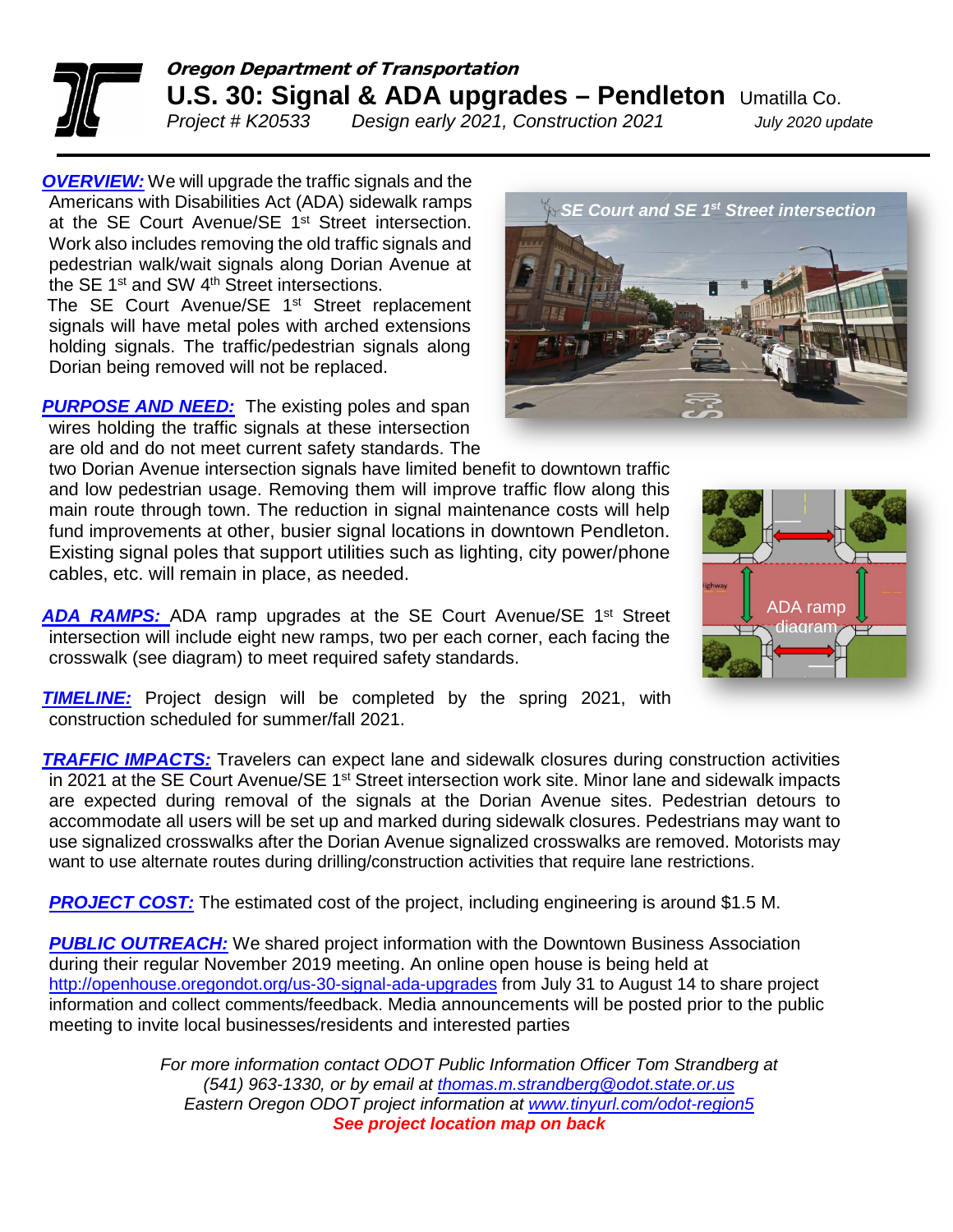## U.S. 30: Court/Dorian signal and ADA ramp improvements

*Project Location Map*



*For updated information on highway work and current travel information throughout Oregon, visit [www.tripcheck.com,](http://www.tripcheck.com/) or call the toll-free Oregon road report at 1-800-977-6368.*